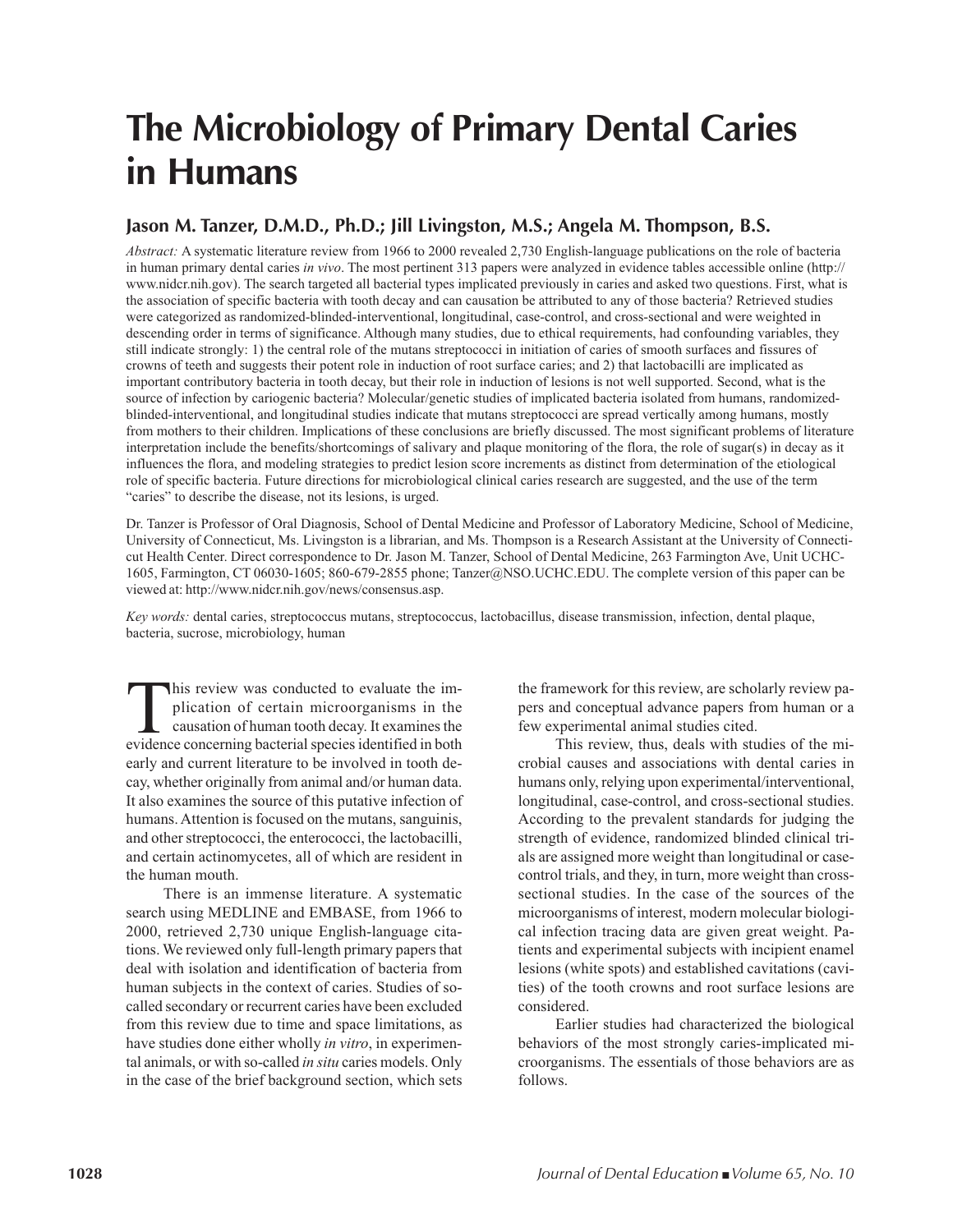Mutans streptococci colonize the host only after the first teeth erupt, and their preferential colonization site is the teeth $1,2$ ; they are highly localized on the surfaces of the teeth, and their abundance in the plaque is highest over initial lesions<sup>3,4</sup>; their level of colonization within the plaque is increased by sucrose consumption<sup>5,6</sup>; they synthesize certain macro-molecules from sucrose that foster their attachment to the teeth<sup>7,8</sup>; they are rapid producers of acid from simple carbohydrates, including sucrose, and are tolerant to low  $pH<sup>9,10</sup>$ ; and they are essentially always recovered on cultivation of initial and established carious lesion sites.11-13 Interest in them grew after the demonstration of their potent induction and progression of carious lesions in a variety of experimental animals, including mono-infected gnotobiotes.14,15 Their virulence expression is strongly associated with consumption of carbohydrates, especially sucrose.16,17 However, caries does not occur in germ-free animals, no matter what their genetic background or their diet; it is an infection.

Lactobacilli do not avidly colonize the teeth; they may be transiently found in the mouth before the teeth erupt; and they preferentially colonize the dorsum of the tongue and are carried into saliva by the sloughing of the tongue's epithelium.<sup>18</sup> Their numbers in saliva appear to reflect the consumption of simple carbohydrates by the host.<sup>6,19</sup> They are highly acidogenic from carbohydrates and are acid tolerant,<sup>20</sup> and they are often cultured from established carious lesions.<sup>21</sup> Some lactobacilli are cariogenic in experimental animals; their cariogenicity is dependent upon consumption of carbohydrate-rich diets of animals.<sup>22</sup>

Non-mutans streptococci of several types, including the sanguinis (formerly sanguis) group of organisms and *S. salivarius*, are extremely abundant in the mouth; some are tooth surface colonizers, some mucosal colonizers. Some are quite acidogenic from carbohydrates and are acid tolerant.<sup>9,23,24</sup> Less evidence exists of their virulence in experimental animals than either the mutans streptococci or the lactobacilli.

Enterococci were the first bacteria shown experimentally to induce caries in gnotobiotic animals.<sup>25</sup> While carbohydrate users, acidogenic, and acid tolerant, they are not frequently abundant in the human oral cavity.9,23,24

Actinomycetes are abundant in the human mouth and induce root surface caries in hamsters and gnotobiotic rats.26 They are also carbohydrate users, but are not powerfully acidogenic or acid tolerant.

The review conducted for the Consensus Development Conference on Dental Caries Diagnosis and Management Throughout Life was designed to answer two primary questions.

**Question 1: What Is the Association of Specific Bacteria with Tooth Decay in Humans and Can Causation Be Attributed to Any of Those Bacteria?**

### **Randomized Clinical Trials Regarding Mutans Streptococci**

Twenty-five interventional studies, which monitor the putative cariogenic flora and record effects on caries scores, are found in the literature of human caries. Several of these studies applied extremely complex strategies,<sup>e.g.,27</sup> some focused on mitigation of the solubility of the teeth with fluorides; some on repair or sealing of the teeth; some on diet management and/or use of sugar substitutes and, thus, indirectly on changing the implicated tooth surface flora; and some directly on the flora by mechanical plaque control and/or use of antiseptic agents.

Because the questions for the present review are more straightforward (*viz*. what are the bacterial determinants of caries and what is known of the transmission of those bacteria), such multistrategic studies confound interpretations of antibacterial effects with anti-tooth demineralization effects. It is understandable that investigators wish to accept this problem because of the ethical need to offer patients at high risk the perceived best available anti-caries strategies. Therefore, multistrategy approaches to experimental interventions set a very high threshold for detection of effects of interventions on the flora and attribution of anti-caries responses to them. Some notable studies are less confounded, however.

Partial suppression of mutans streptococci by topical chlorhexidine use and dietary counseling in randomized to treatment (or control) Swedish children<sup>28</sup> inhibits mutans streptococcal recoveries and carious lesion development during three years, while lactobacillus titers in saliva are not detectably affected.

Study of primiparous mothers with three- to eightmonth-old infants in a Swedish community, alternately assigned to treatment or control groups, was aimed at reduction of mutans streptococcal salivary levels by sucrose avoidance counseling, professional tooth cleaning (and topical fluoride application), oral hygiene in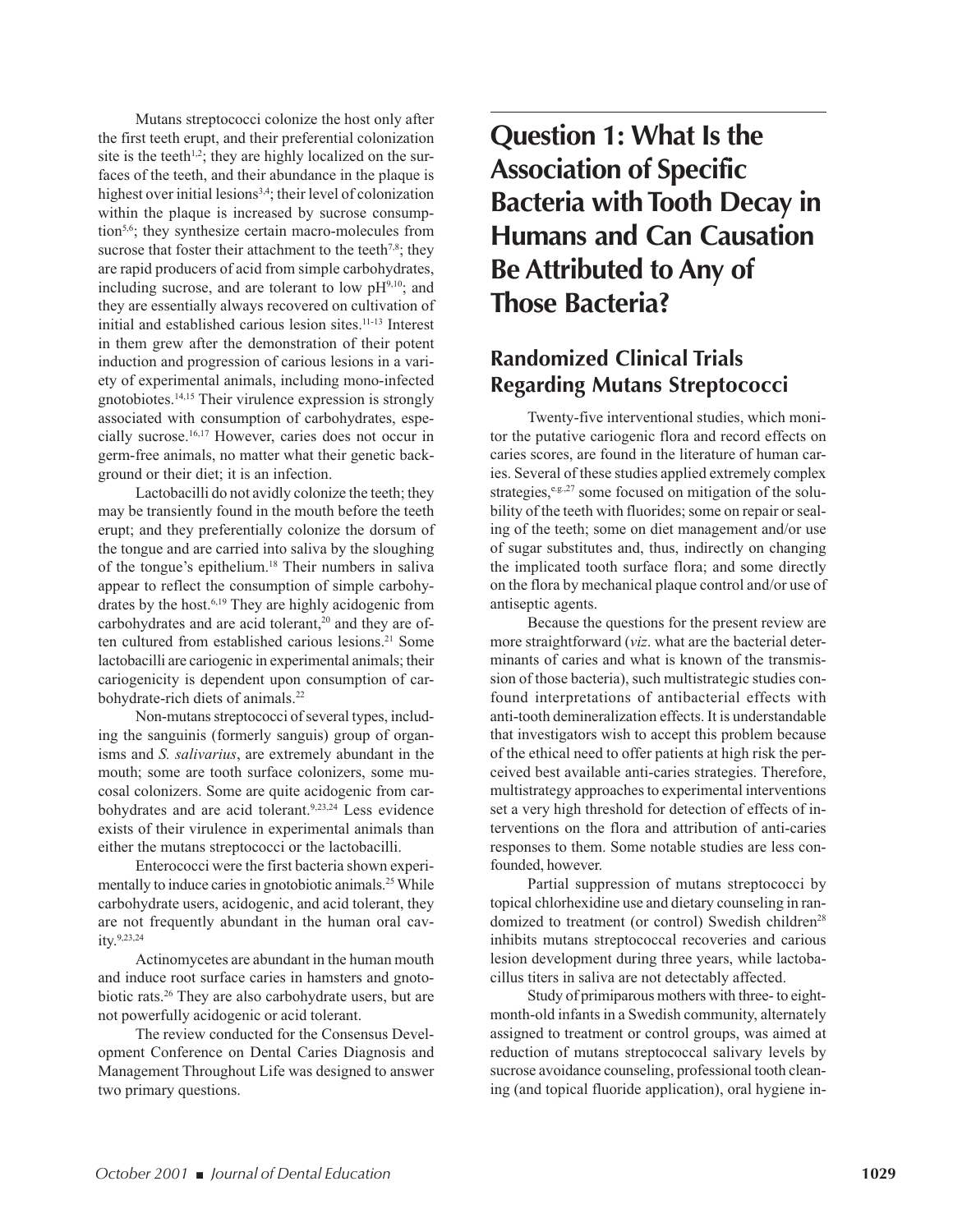struction, excavation of large carious lesions if present, and, if test mothers had salivary mutans streptococcal levels that exceeded a pre-set threshold, by treatment with topical chlorhexidine. This strategy increased the time to colonization by mutans streptococci of their young children, time to caries experience of those children, and the severity of caries experience of those children.29 There was no significant difference in titers of salivary lactobacilli. Preventive strategies were discontinued when children had become colonized. The study ran until children were thirty-six months old. Four years later, <sup>30</sup> with the same children now seven years old, treated mothers had lower mutans streptococci and lactobacilli than control mothers, and far lower percentages of children of treated mothers carried mutans streptococci compared with children of control mothers. The children of test mothers who were carriers also had lower levels of mutans streptococci than those of the mutans carrier control mothers. Twenty-three percent of children of test mothers were caries free, compared to 9 percent of the children of control mothers, and total group caries experience for test and control children were 5.2 vs 8.6 def, respectively.

A similar strategy was used to treat fifty- to-sixtyyear-old Swedish patients of private dentists.<sup>31</sup> Two randomized groups of high- and low-risk patients (defined by salivary mutans, salivary flow rate, and salivary buffer capacity) were assigned test protocol or served as controls who were given standard care as deemed appropriate by their dentists. At year's end, the treated high-risk group had lower caries increments and lower mutans and lactobacillus titers than high-risk controls, but there was no difference between the two low-risk groups. The intervention was discontinued. Four years later, there was no difference in microbiological parameters or caries increment between the former treated and untreated high-risk and low-risk groups, and the one year differential benefits of the test intercession had been lost.

A three-year study<sup>32</sup> of initially twelve-year-old Swedish children, using an intervention of chlorhexidine-impregnated dental floss treatment of approximal surfaces compared with placebo-impregnated floss and with no floss treatment, resulted in about a 50 percent reduction of new DFS of the chlorhexidinefloss compared with the placebo-floss group, and about a 60 percent reduction compared with the no floss group. Chlorhexidine impregnated floss effects were about 42 percent better than placebo-floss. Salivary monitoring of bacteriology (rather than approximal plaque monitoring) evidenced no differences among the groups, as could have been expected.

A three-year intensive program<sup>33</sup> focused on personalized education to avoid sucrose, excavation of cavities, fluoride varnish application, professional tooth cleaning, and oral hygiene instruction. All study participants were randomized by school class and had group instruction on sugar avoidance, tooth brushing, and fluoride toothpaste use, and were provided tooth brushes. The personalized program resulted in about a sixfold decline of new DFS in ten- to twelve-year-old Polish children and, after three years, significant reductions of mutans and lactobacillus salivary counts.

A two-year randomized, four-group study of thirteen-year-old Swedish children<sup>34</sup> compared supervised chlorhexidine gel treatment to fluoride varnish, topical FeAlF professional application, and untreated controls with no intercession. The antibacterial treatment resulted in about a 50 percent reduction of new DFS when compared with the untreated controls and lesser, but still substantial and significant, DFS reductions compared with the fluoride treated groups. There was a correlated reduction of salivary mutans streptococci in the chlorhexidine group.

Finnish ten- to twelve-year-old children were randomized to either high content xylitol gum use or nonuse, during a first experimental phase.<sup>35</sup> When two years later the controls were randomly recruited for evaluation, some had begun the voluntary use of xylitol gum, that is, a self-imposed cross-over. The approximal plaque mutans levels were lower in the xylitol users and the continuous users of xylitol gum had lower decay scores six years after the beginning of their xylitol use than did non-users. Mutans streptococci were lower at approximal sites that were clinically and radiographically sound than at decayed sites.

The use of a xylitol chewing gum by Finnish mothers until their children were three years old was recently reported to inhibit the mutans streptococcal colonization of their children and reduce the caries experience of those children during a five-year period of observation.36,37 Mothers were randomized to xylitol gum use, chlorhexidine varnish, or fluoride varnish applications. The children did not use the gum or receive varnish treatments. The probability of being caries free was 70 percent for non-mutans-colonized children compared to about 25 percent for mutans-colonized ones at five years of age, and the group mean dmf score for the xylitol intercession cohort was 0.83, while those for the chlorhexidine and fluoride varnish groups were 3.22 and 2.87, respectively.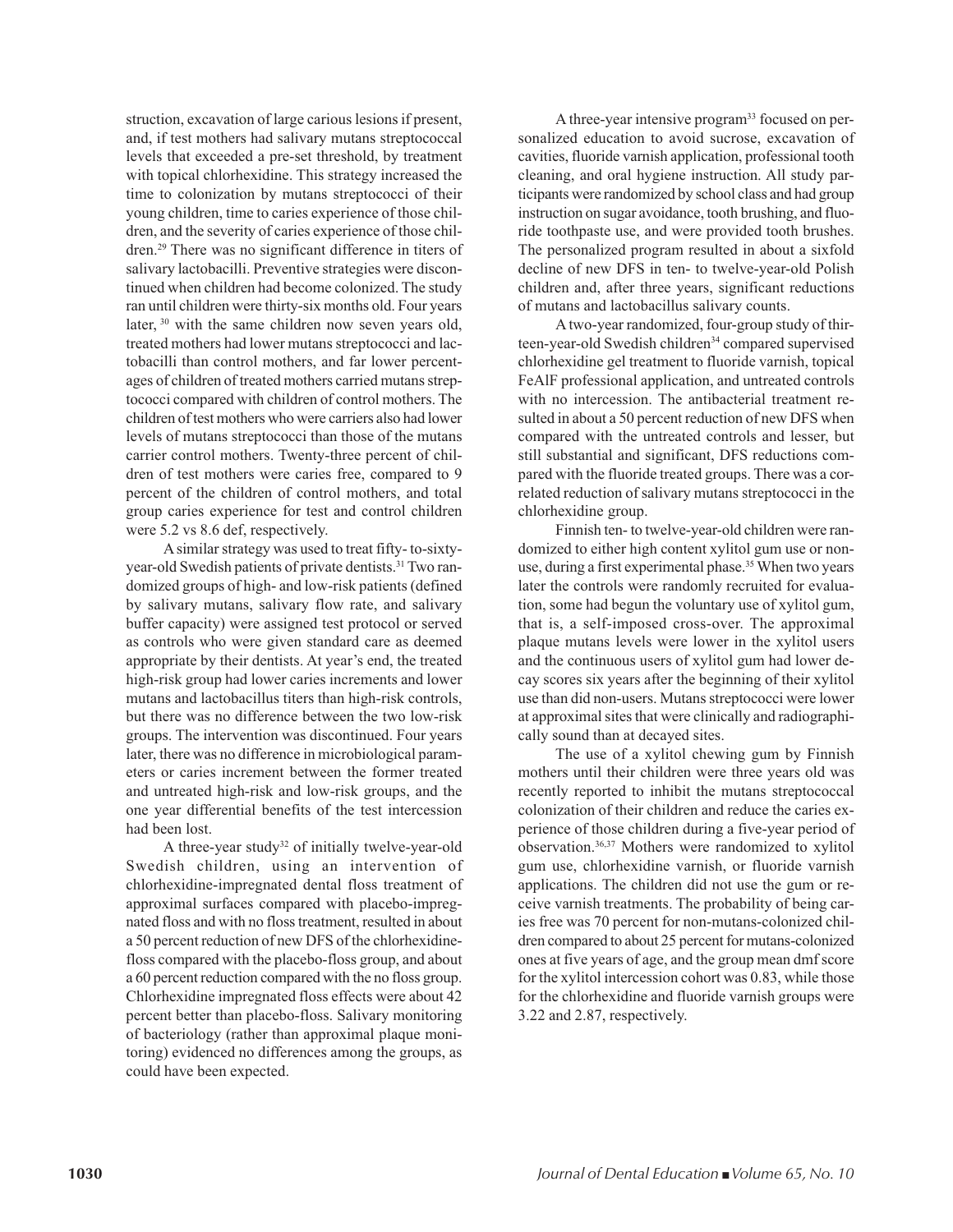### **Longitudinal and Case-Control Studies Regarding Mutans Streptococci**

Seventy-nine longitudinal (prospective and retrospective) and case control studies indicate an important role of mutans streptococci in caries. They examined the relationship between salivary titers or plaque relative abundance of mutans streptococci (and often simultaneously quantified other implicated bacteria, especially lactobacilli, actinomycetes, and sanguinis streptococci) as well as the inception, prevalence, or incidence of carious lesions of various surfaces of crowns or roots of teeth. Many studies have used randomized subjects: some of those were dental or medical patients, while others were almost totally naïve dentally. Some studies have used population samples and compared cohorts of high or low caries experience, fluoridated or nonfluoridated communities, diverse racial/ethnic groups, diverse socioeconomic statuses, diverse methods to pay for dental health care, ambulatory and non-ambulatory health status, and, of course, diverse ages. The longitudinal, case-control, and crosssectional (not discussed here, but see evidence tables) studies come from all continents except Antarctica. A few illustrative of the diverse study populations are cited here and provide, overall, a remarkably consistent picture.<sup>19,38-65</sup>

These (and cross-sectional) studies, with few exceptions, support a strong positive statistical association of mutans streptococci with inception or incidence

of carious lesions. They often report concomitant positive associations with lactobacilli, especially if saliva, rather than discrete plaque samples, had been monitored. When studied, they sometimes report negative associations of sanguinis streptococci with mutans streptococci and with lesions. Some suggest that *S. sobrinus* (the less common of the frequent human mutans streptococci, the more common one being *S. mutans*) are favored in their ability to colonize the teeth by prior colonization by *S. mutans*. There is suggestion of an association of *S. sobrinus* and lactobacilli.

While mutans streptococci can be found in the mouths of infants only after the teeth erupt, they colonize the mouth much earlier when obturators are placed for cleft palate management, again supporting the notion that mutans streptococci require solid nonshedding surfaces as their preferred colonization site.<sup>66</sup>

### **Other Variables of Interest and Methodological Factors in Studies of Mutans Streptococci**

Often these studies (randomized clinical trial, longitudinal, and cross-sectional) gathered data on other variables of interest: socioeconomic status, sucrose consumption (usually as food types or patterns of consumption), fluoride exposure, oral hygiene status, breast feeding or close personal contact between mothers and their children, and, especially, initial or baseline caries status. Some studies asked the clinical examiners to

| Table 1. Summary of search retrieval on the association of specific microorganisms and dental caries |  |  |  |  |  |  |  |  |  |  |
|------------------------------------------------------------------------------------------------------|--|--|--|--|--|--|--|--|--|--|
|------------------------------------------------------------------------------------------------------|--|--|--|--|--|--|--|--|--|--|

|                              |                    |                   |                | . .                            |                  |                    |
|------------------------------|--------------------|-------------------|----------------|--------------------------------|------------------|--------------------|
| <b>Bacterial Group</b>       | Total<br>Retrieved | Total<br>Selected | Interventional | Longitudinal/<br>Retrospective | Case-<br>Control | Cross<br>Sectional |
| Mutans streptococci          | 854                | 189               | 25             |                                | 20               | 85                 |
| Sanguinis/other streptococci | 1245               | 16                |                |                                |                  |                    |
| Enterococci                  | 253                |                   |                |                                |                  |                    |
| Lactobacilli                 | 657                | 144               |                | 40                             | 20               | 75                 |
| Actinomycetes                | 700                |                   |                |                                |                  | 20                 |

#### **Table 2. Summary of search retrieval on the transmission of bacterial species implicated in dental caries**

|                              | Total     | Total    | Molecular and<br>genetic tracing:<br>bacteriocin/mutacin/<br>phage typing/<br>endonuclease<br>mapping/ |                             | Longitudinal/ | Cross     |
|------------------------------|-----------|----------|--------------------------------------------------------------------------------------------------------|-----------------------------|---------------|-----------|
| <b>Bacterial Group</b>       | Retrieved | Selected | ribotyping                                                                                             | Interventional Case-Control |               | Sectional |
| Mutans streptococci          | 122       | 40       |                                                                                                        |                             | 13            |           |
| Sanguinis/other streptococci | 772       |          |                                                                                                        |                             |               | O         |
| Enterococci                  | 129       |          |                                                                                                        |                             |               |           |
| Lactobacilli                 | 104       |          |                                                                                                        |                             |               | $\Omega$  |
| Actinomycetes                | 114       |          |                                                                                                        |                             |               |           |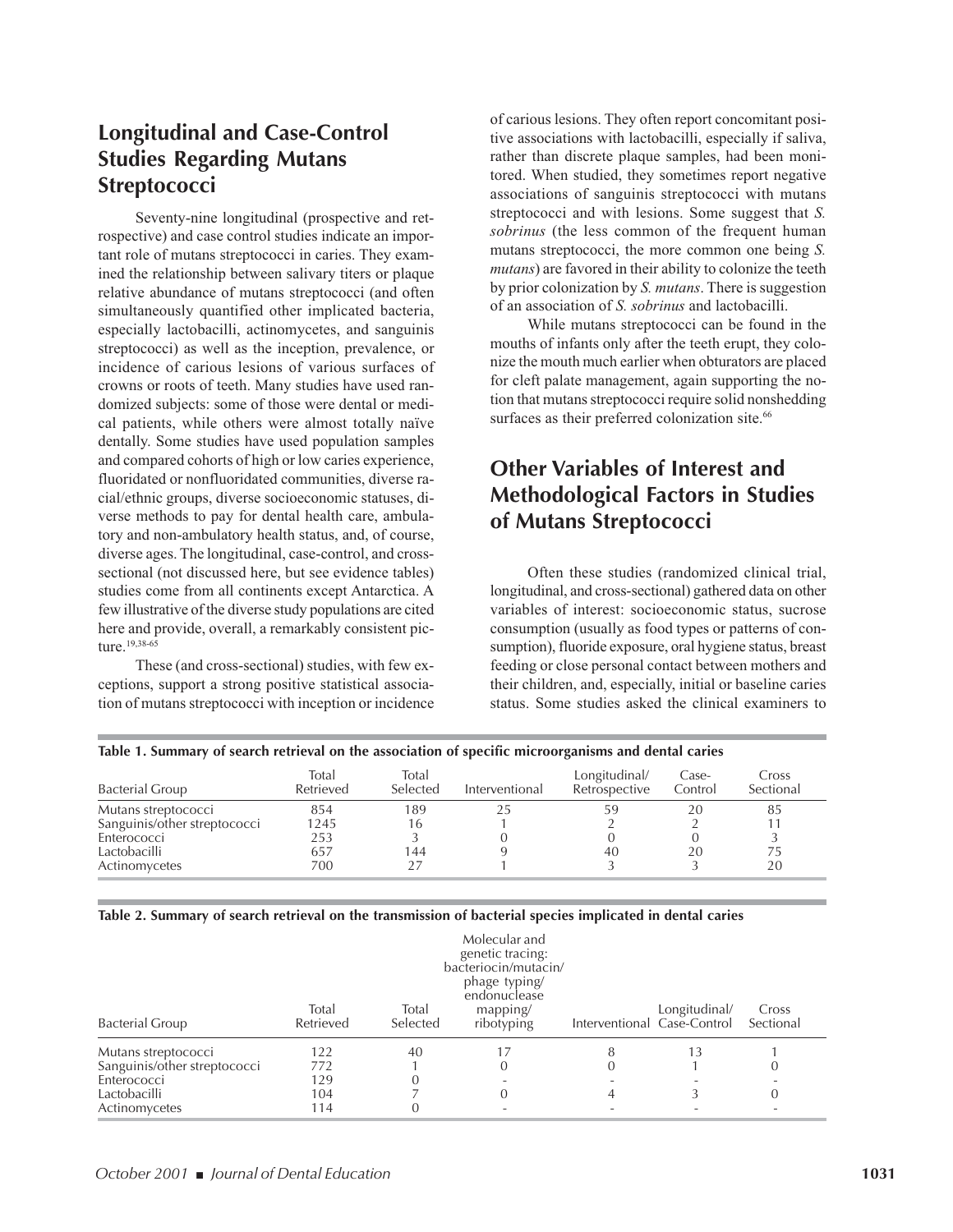predict the decay experience of the study participants depending on the examiners' beliefs, calling into question specific biases.

Several of these studies focused on a related question, *viz*. the prediction of carious lesion increments as a function of the sum total of many of the variables of interest to cariologists and caries epidemiologists, rather than on the microbiological variables targeted for this review. In such studies when predictive values were estimated and when multiple regression models included other caries-associated variables (such as candy or soft drink consumption, oral hygiene, SES and, especially, prior numbers of lesions), the amount of variance explained by the bacteria of interest became predictably smaller. Prediction of the dependent variable, caries score, by inclusion of the baseline caries score as an independent variable appears inherently tautological in the context of explaining the causation of the disease (and, arguably, a *post hoc, ergo propter hoc* problem).

Discernment of microbial etiology from several longitudinal (and cross-sectional) studies was probably blunted by using salivary (or pooled plaque) monitoring of mutans streptococci as a surrogate for monitoring small samples of plaque in areas of high caries risk, as the knowledge of the biology of the mutans streptococci and expected locations of carious lesions would have seemed to dictate.

### **Interventional Trials and Other Studies of Lactobacilli**

The concerns for confounding and ambiguity of interpretations in interventional clinical trials stated above for the mutans streptococci are applicable to the lactobacilli as well. Several of the randomized clinical trials that yielded data concerning the mutans streptococci also evaluated changes in the lactobacilli. Generally they resulted in inconsistent evidence that inception of carious lesions in children or adults were associated with lactobacillus titer increases in saliva.<sup>e.g.,</sup> 30,31,33,34,67

Longitudinal and case-control studies were perhaps more informative. Lactobacilli are late colonizers of the mouth.1,4,18,57,68 Lactobacilli are recovered from carious lesions, but they are later colonizers of those lesions than the mutans streptococci.<sup>19,43,51</sup> Some data suggest that they are favored in their ability to colonize by pre-existing colonization by the mutans streptococci, especially *S. sobrinus*. These data thus indicate that lactobacilli are not requisite for the development of lesions. Nonetheless, they may potently contribute to the demineralization of the teeth once lesions are established on either crowns or roots.43,63,69-74 Little information is available concerning the species of lactobacilli that colonize the human tongue and teeth. The many pertinent cross-sectional studies will, similarly, not be described here, but see the evidence tables.

### **Studies of Other Bacteria**

Essentially no data support a causative role of sanguinis streptococci or *S. salivarius* in human caries. In fact some data suggest an inverse relationship of the abundance of sanguinis streptococci and the mutans streptococci, and that the sanguinis streptococci are inversely related to lesion development.e.g. 38,40,75,76

In addition, no human data support a significant role of enterococci in the development of human carious lesions or in their prevalence in the human mouth.

Finally, actinomycetes are prevalent in the human mouth and are frequently found in association with both carious and sound root surfaces, as well as sound crown surfaces. Evidence of their role in root surface carious lesion induction is variable and inconclusive. In fact, they sometimes suggest actinomycetes are more reflective of noncariogenic than cariogenic status, by contrast with the mutans streptococci and the lactobacilli.

## **Question 2: What Is the Source of Infection by Cariogenic Bacteria?**

Molecular and genetic methods provide perhaps the strongest evidence of the source of transmission of infection in the case of dental caries. That evidence will be briefly reviewed here. Other evidence of the source of transmission of the bacteria etiologically involved in caries, from experimental and longitudinal studies, is consistent with the even more compelling genetic evidence. The convincing data on the source of infection by cariogenic bacteria almost entirely pertain to the mutans streptococci.

Seventeen studies of the mutans streptococci isolated from children and their parents/siblings/caretakers by bacteriocin typing, phage typing, mutacin typing, endonuclease DNA mapping, and ribotyping establish that these bacteria are transmitted to humans early in their lives, after the first teeth erupt, and that they originate mainly from their mothers, that is, vertical, matrilineal transmission.<sup>77-85</sup> Only two reports suggest significant patrilineal transmission. While it is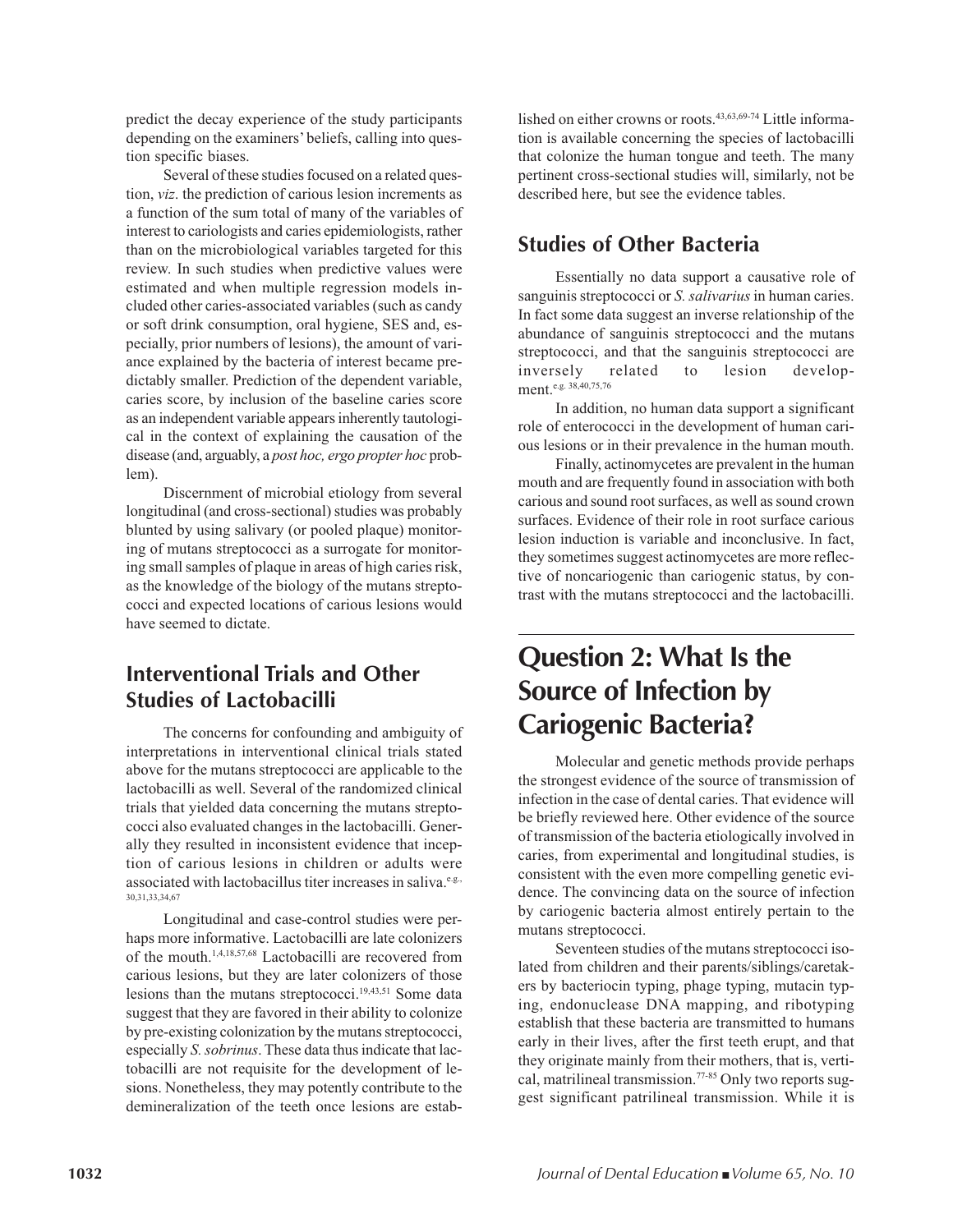common for children to share more than one genotype or bacteriocin type of mutans streptococci with their mothers, failure to detect all of the types longitudinally among mother/child pairs suggests that some genotypes may be lost with time. New genotypes not detected in mothers have also been reported to colonize children during longitudinal studies, suggesting that additional and extra-familial transmission sometimes occurs, perhaps from other caretakers.

Thirteen longitudinal studies, address the topic of transmission of bacteria and caries. One led to the proposal of a "window of infectivity" by mutans streptococci,<sup>86</sup> but that concept does not appear presently well supported. Children become colonized both before and after that "window" period.<sup>66,87-89</sup> Also, as reported in essentially all of the studies of adults (cited above), virtually all dentate adults appear to some degree colonized by mutans streptococci. Hence, there are likely to be other events of transmission or, alternatively, the methods historically used to cultivate the mutans streptococci may be of insufficient sensitivity to detect transmission that had in fact occurred.

Interventional studies of transmission are clearly inhibited by the ethical impossibility of exchanging children shortly after birth among mothers for fosterrearing. Nonetheless, eight randomized interventional experiments aimed at reducing the salivary levels of mutans streptococci and, thus, altering the probability of transmission of mutans streptococci from mothers to their children strongly support the concept that the mother is the usual source of transmission of these bacteria to her child.<sup>30,36,90</sup>

There are few data on the source of transmission of lactobacilli to children. Despite the use of very specific selective media for the cultivation of oral lactobacilli, speciation of lactobacilli has been laborious and usually not done in a cariological context. Just as for the mutans streptococci, speciation studies would not seem useful for tracing the transmission of the oral lactobacilli; molecular/genetic marker tracing would seem more promising. Also, literature search does not reveal studies of the genetics of the lactobacilli in the mouth, vaginal, or GI tract of mothers and their children in the context of dental caries. While lactobacilli can be found in the mouths of infants, they appear to be transient and not a common feature of the oral cavity until after teeth erupt or after obturators are placed for cleft palate management.

There is little information on the source of colonization of the mouth by sanguinis group streptococci, enterococci, and actinomycetes. *S. salivarius* is long known to colonize the mouth usually within a day of birth, suggesting mother's oral or vaginal flora as the source.

### **Problems of Methods and Literature Interpretation**

Many questions inevitably arise concerning the methods and data handling in this area. Of them, three warrant special note. (A more complete discussion of these problems is found at http://www.nidcr.nih.gov/ news/consensus.asp\*.)

### **Salivary and Plaque Monitoring of the Cariogenic Flora**

For simplicity and convenience, salivary and plaque pooling techniques are often used to collect samples of oral bacteria. Since the mutans streptococci and lactobacilli colonize different locations of the mouth—the mutans streptococci being highly localized on specific areas of the teeth, and the lactobacilli being mucosal colonizers—data obtained from pooled samples provides a very different perspective on bacterial counts than data obtained from site-specific plaque sampling. This is particularly true for pooled salivary sampling of mutans streptococci, for which data reflect the average bacterial count of exposed tooth surface areas, compared to site-specific plaque sampling, for which data reflect the most likely-to-be colonized sites on the teeth. Inter-study data variability can also be attributed to different transport and cultivation methods, which may foster both false positive and false negative data.

### **The Role of Sugar(s) in Decay**

Time did not allow the systematic review of the role of various sugars and sugar substitutes in the context of the status of infection or colonization by the mutans streptococci and lactobacilli. Data abound, however, that for caries-active patients, frequent sucrose consumption may be especially associated with the ecological emergence of the mutans streptococci and of the lactobacilli and caries activity, as was indicated by the old literature and the evidence tables. Two human genetic diseases that require patients to consume essentially no sucrose—hereditary fructose intolerance and intestinal sucrase deficiency—make clear sucrose's great impact on both colonization of the dentition by cariogenic bacteria and development of carious lesions. $91,92$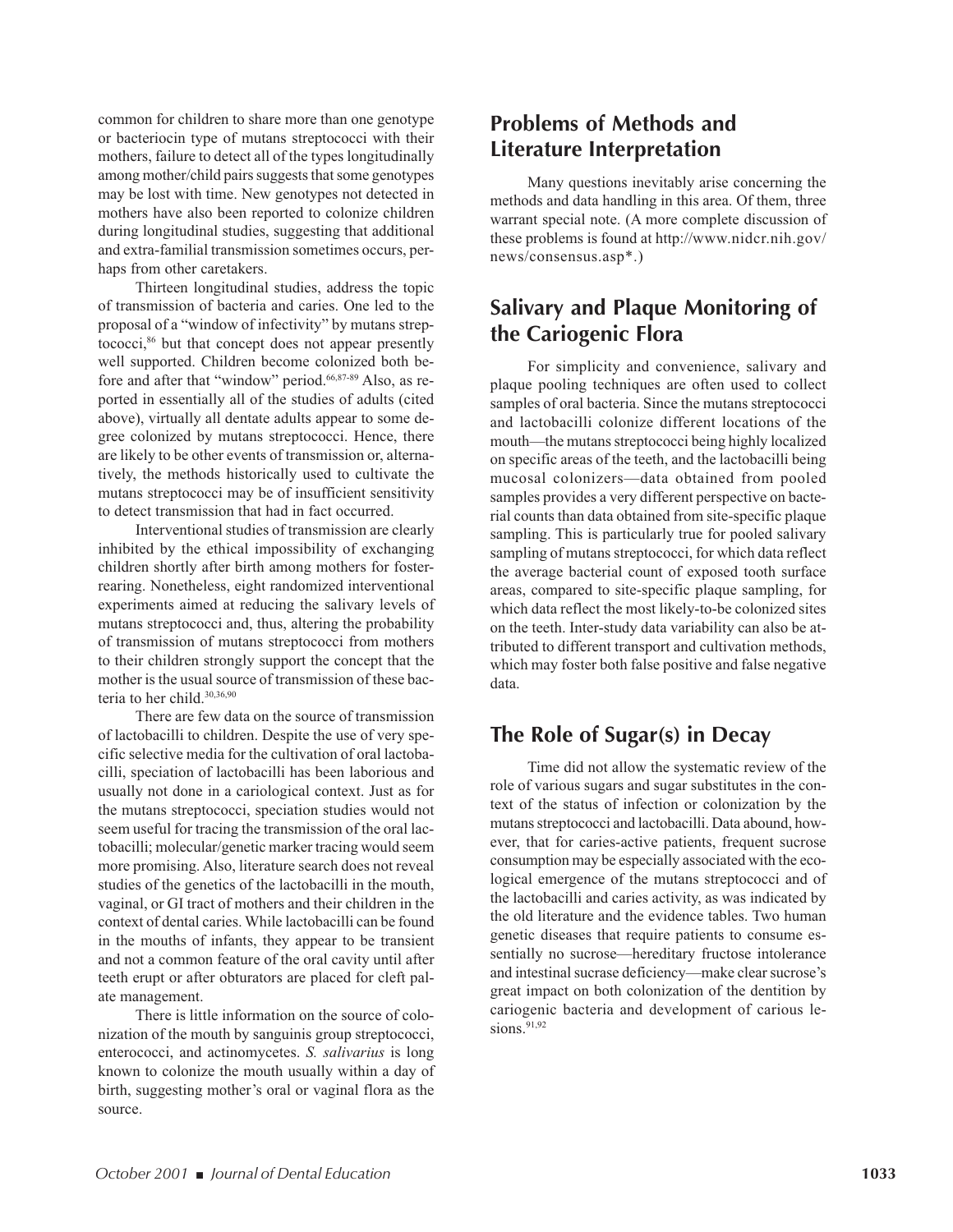### **Modeling Strategies to Predict Lesion Score Increments**

A number of studies have understandably sought to characterize caries risk by evaluation of independent variables such as implicated bacteria, socioeconomic status, sugar intake, specific food intakes, oral hygiene, fluoride exposure, etc. and existence of carious lesions, whether cavitated or initial (white spot). Not surprisingly, the inclusion of the existence of the disease's result (carious lesions) as an independent variable in the multifactorial or predictive analysis of the dependent variable (carious lesion score increment), has resulted in the conclusion that the biggest predictor of lesions was preexisting caries lesions. It would not seem that such an analysis is substantially different from using the presence of gangrenous toes in diabetic patients as a predictor of the occurrence of more gangrenous toes. Use of carious lesions to predict that the patient will get carious lesions appears tautological, true on its face. Use of carious lesions is, obviously, without utility as a predictor of carious lesion score increments in children with no lesion experience.

Perhaps more appropriate issues to consider for disease prevention would be either: 1) the prediction of who among populations of children (or adults) may develop carious lesions when they are essentially free of them, or 2) the prediction of management outcomes for people with existing lesions from the evaluation of microbiological, dietary, fluoride, and/or salivary conditions.

## **Conclusions of Review**

Evidence from the current review strongly supports a central role of the mutans group of streptococci in the initiation of caries on the smooth surfaces and fissures of the crowns of the teeth of adults and children, and suggest a potent etiologic role of them in the induction of root surface caries also. Lactobacilli are also implicated as important contributory bacteria in tooth decay, but their role in induction of lesions is not well supported. Evidence that other streptococci, enterococci, or actinomycetes are prominent etiological agents of dental caries in humans is equivocal at best. The mutans streptococci are spread vertically in the population, mostly but not exclusively from mothers to their children.

These findings suggest strategies for improvement of the dental health of both children and adults in the United States and in other countries.

## **Future Directions for Research**

It would seem overdue that facile methods for the molecular detection of colonization of tooth sites by mutans streptococci be established and validated. These methods should be used to indicate individual patient and individual tooth site risk for lesions and, ideally, should be executable in the dental office. They must be reimbursed by third parties. They should save enormous amounts presently expended for repeated restorative care.

Such methods would make the study of outcomes of individual patient management, the compliance of patients with dietary advice, the assessment of effects of antimicrobial treatments, the establishment of prognosis for further decay, and the estimation of the probability of failure of restorative treatment more feasible. Such an issue focus would move the practice of restorative dentistry out of a fundamentally reparative mode into a diagnosis-based, infection control-oriented, tooth surface-protective, and selectively restorative mode.

There is need for the development of more potent topical antimicrobial agents that target the suppression of the mutans streptococci by topical treatment of the teeth. Although chlorhexidine was once seen as a promising agent of this sort and has shown considerable efficacy, its effects have been less than ideal and its potency at presently allowed concentrations in the United States is marginal. There is considerable literature (not reviewed here) to suggest other agents and avenues for such antibacterial therapies.

The reported effects of xylitol confections in the reduction of decay increments are notable. Public health promotion of strategies to reduce the probability or level of colonization of mothers and, perhaps, other caregivers, by mutans streptococci, whether based on use of xylitol, restriction of certain sugars, excavation and filling of carious lesions, antiseptic treatment, and/ or other strategies, is of great interest. The literature indicates that these strategies can affect delay of cariogenic microbial infection of children and consequent mitigation of their caries experience. It would seem appropriate for prac-titioners to use such strategies to protect the dental health of children now, and for health research funding agencies/industry to conduct largescale clinical trials to assess population dental health improvement of children by treatment of their mothers and caretakers. Other caretakers should include grandmothers and daycare personnel who increasingly participate in the rearing of children in this time of growing parental obligations to the workplace.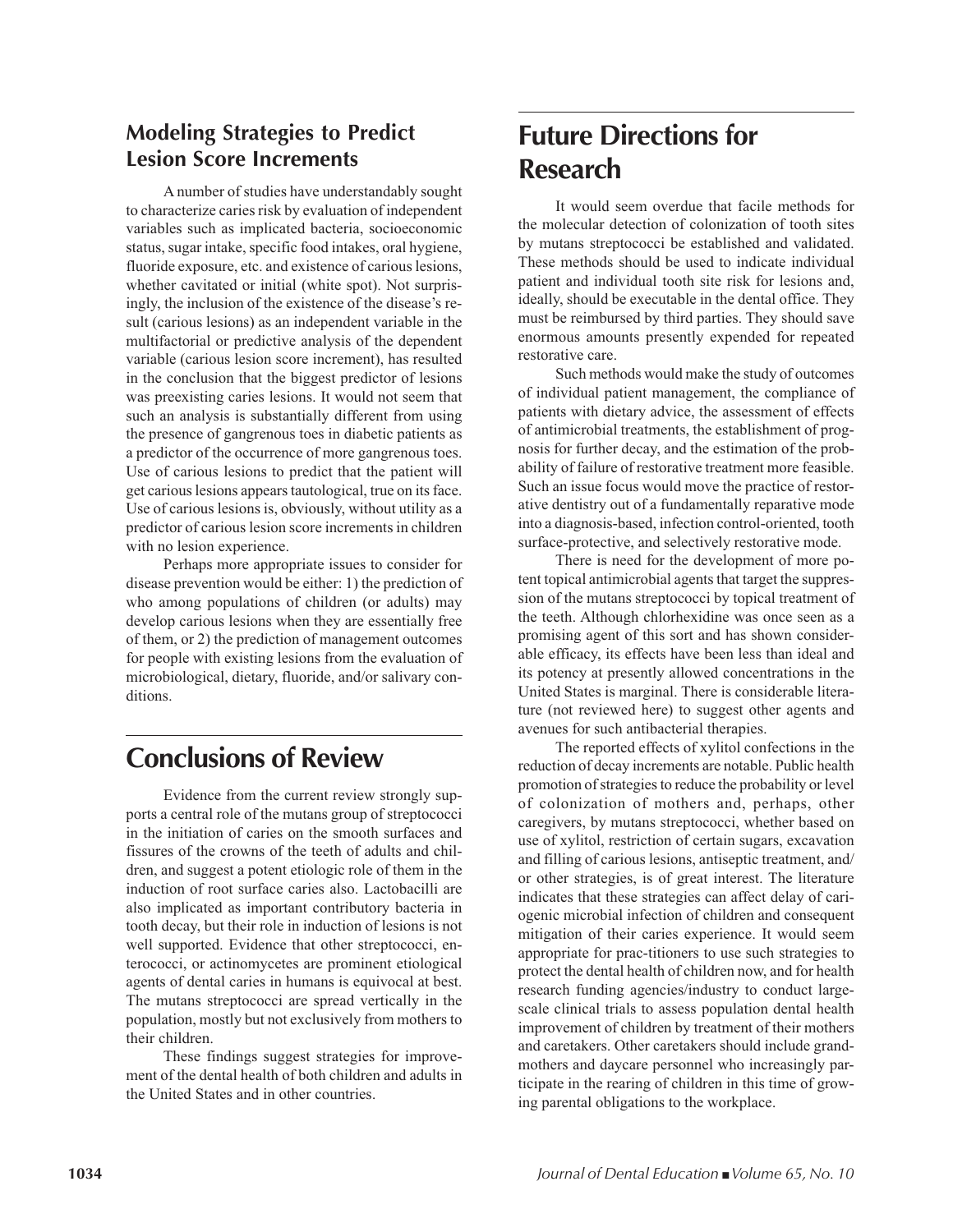Special attention should be given to secondary decay occurring at the junction of restorative material and the enamel cavosurface. Abundant data (reviewed by others) indicate that a very large part of practitioner time and patient money is spent re-filling previously filled teeth. Although there is a literature on the bacterial correlates of secondary decay, it is limited. The issue warrants substantial funding for interventional clinical trials.

Lastly, it is paramount that dentists and dental educators not equate the term "dental caries" with "cavities." The lesion is not the disease, but the effect of the disease. The disease does not occur without infection by cariogenic bacteria. To prevent, detect, and manage caries throughout life, one must not be restrictively focused on the end result of the disease—cavities.

Three hundred thirteen papers were considered in this review; space limitations did not allow further discussion or citation in the text. Papers presented in this truncated version of the review are listed below. The complete paper and the supporting evidence tables can be accessed at http://www.nidcr.nih.gov/news/ consensus.asp.

#### **REFERENCES**

- 1. Carlsson J, Grahnen H, Jonsson G. Lactobacilli and streptococci in the mouth of children. Caries Res 1975;9:333- 9.
- 2. Catalanotto FA, Shklair IL, Keene HJ. Prevalence and localization of Streptococcus mutans in infants and children. J Am Dent Assoc 1975;91:606-9.
- 3. Duchin S, van Houte J. Relationship of Streptococcus mutans and lactobacilli to incipient smooth surface dental caries in man. Arch Oral Biol 1978;23:779-86.
- 4. Babaahmady KG, Challacombe SJ, Marsh PD, Newman HN. Ecological study of Streptococcus mutans, Streptococcus sobrinus and Lactobacillus spp. at sub-sites from approximal dental plaque from children. Caries Res 1998;32:51-8.
- 5. Folke LE, Gawronski TH, Staat RH, Harris RS. Effect of dietary sucrose on quantity and quality of plaque. Scand J Dent Res 1972;80:529-33.
- 6. Staat RH, Gawronski TH, Cressey DE, Harris RS, Folke LE. Effects of dietary sucrose levels on the quantity and microbial composition of human dental plaque. J Dent Res 1975;54:872-80.
- 7. Freedman ML, Tanzer JM. Dissociation of plaque formation from glucan-induced agglutination in mutants of Streptococcus mutans. Infect Immun 1974;10:189-96.
- 8. Tanzer JM, Freedman ML, Fitzgerald RJ, Larson RH. Diminished virulence of glucan synthesis-defective mutants of Streptococcus mutans. Infect Immun 1974;10:197-203.
- 9. Edwardsson S. Characteristics of caries-inducing human streptococci resembling Streptococcus mutans. Arch Oral Biol 1968;13:637-46.
- 10. Tanzer JM. On changing the cariogenic chemistry of coronal plaque. J Dent Res 1989;68(sec iss):1576-87.
- 11. Clark K. On the bacterial factor in the aetiology of dental caries. Br J Exp Pathol 1924;5:141-7.
- 12. Littleton NW, Kakehashi S, Fitzgerald RJ. Recovery of specific "caries-inducing" streptococci from carious lesions in the teeth of children. Arch Oral Biol 1970;15:461-3.
- 13. Keene HJ, Shklair IL. Relationship of Streptococcus mutans carrier status to the development of carious lesions in initially cariesfree recruits. J Dent Res 1974;53:1295.
- 14. Keyes PH. The infectious and transmissible nature of dental caries. Findings and implications. Arch Oral Biol 1960;1:304-20.
- 15. Fitzgerald RJ, Fitzgerald DB. The microbiologic status of test animals in relation to caries research. In: Tanzer JM, ed. Animal models in cariology: proceedings of a Symposium and Workshop on Animal Models in Cariology, April 21-23, 1980. Washington, DC: Information Retrieval Inc. 1981:89-95.
- 16. Tanzer JM, Freedman ML, Fitzgerald RJ. Virulence of mutants defective in glucosyl transferase, dextran-mediated aggression, or dextranase activity. In: Mergenhagen SE, Rosan B, eds. Molecular basis of oral microbial adhesion: proceedings of a workshop held in Philadelphia, Pennsylvania. Washington, DC: American Society for Microbiology, 1985:204-11.
- 17. Kuramitsu HK. Virulence factors of mutans streptococci: role of molecular genetics. Crit Rev Oral Biol Med 1993;4:159-76.
- 18. Van Houte J, Gibbons RJ, Pulkkinen AJ. Ecology of human oral lactobacilli. Infect Immun 1972;6:723-9.
- 19. Holbrook WP, de Soet JJ, de Graaff J. Prediction of dental caries in pre-school children. Caries Res 1993;27:424- 30.
- 20. Wood WA. Fermentation of carbohydrates and related compounds. In: Gunsalus IC, Stanier, RY, eds. The bacteria: a treatise on structure and function. Vol. 2. New York: Academic Press, 1961:59-149.
- 21. Loesche WJ, Syed SA. The predominant cultivable flora of carious plaque and carious dentine. Caries Res 1973;7:201-16.
- 22. Fitzgerald RJ, Adams BO, Fitzgerald DB, Knox KW. Cariogenicity of human plaque lactobacilli in gnotobiotic rats. J Dent Res 1981;60:919-26.
- 23. Guggenheim B. Streptococci of dental plaques. Caries Res 1968;2:147-63.
- 24. Nyvad B, Kilian M. Comparison of the initial streptococcal microflora on dental enamel in caries-active and in caries-inactive individuals. Caries Res 1990;24:267-72.
- 25. Orland FJ, Blayney JR, Harrison RW, Ervin RF, Reyniers JA, Trexler PC, Gordon HA, Wagner M. Experimental caries in germfree rats inoculated with enterococci. J Am Dent Assoc 1955;50:259-72.
- 26. Jordan HV, Keyes PH, Bellack S. Periodontal lesions in hamsters and gnotobiotic rats infected with actinomyces of human origin. J Periodontal Res 1972;7:21-8.
- 27. Gunay H, Dmoch-Bockhorn K, Gunay Y, Geurtsen W. Effect on caries experience of a long-term preventive pro-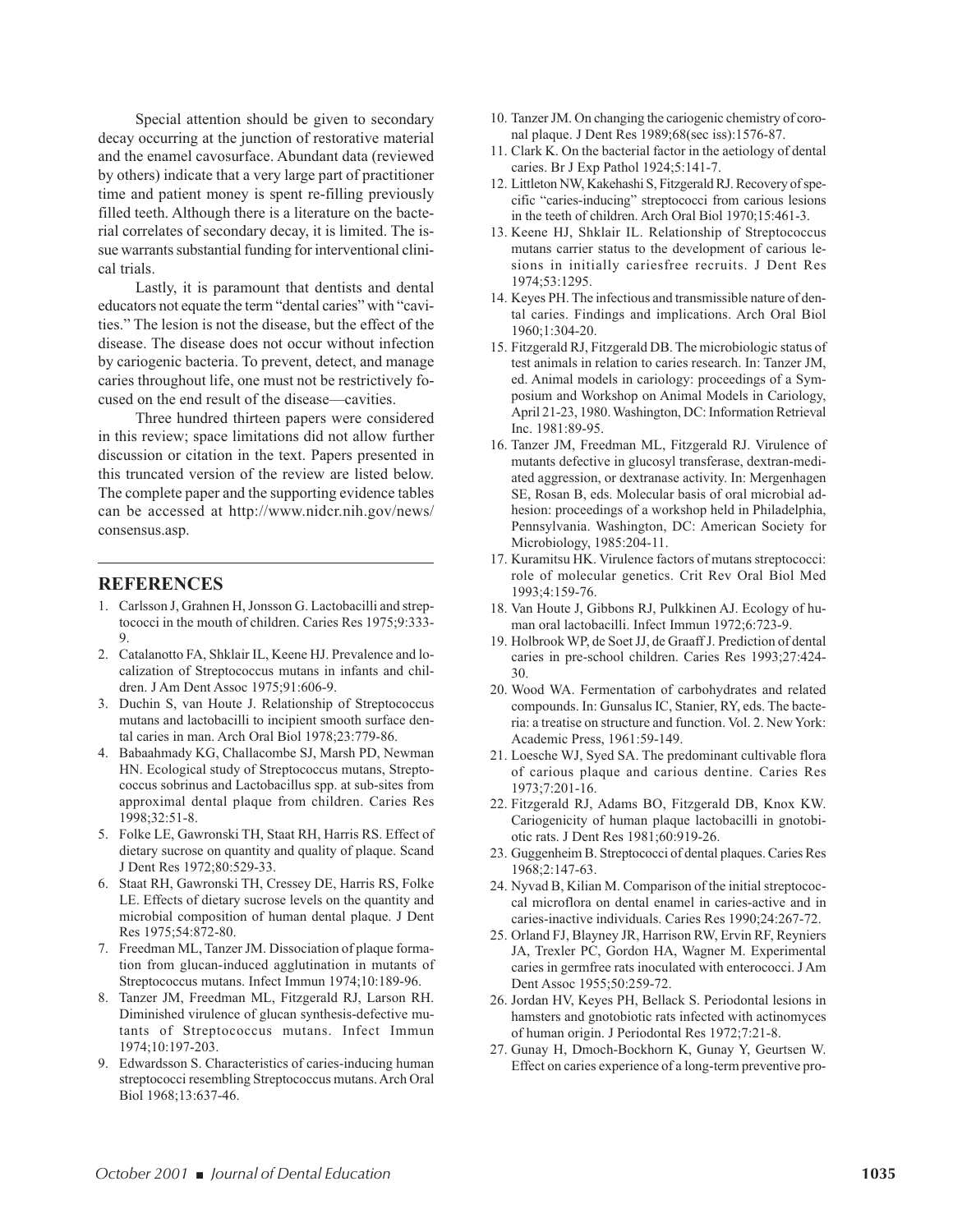gram for mothers and children starting during pregnancy. Clin Oral Investig 1998;2:137-42.

- 28. Zickert I, Emilson CG, Krasse B. Correlation of level and duration of Streptococcus mutans infection with incidence of dental caries. Infect Immun 1983;39:982-5.
- 29. Kohler B, Andreen I, Jonsson B. The effect of caries-preventive measures in mothers on dental caries and the oral presence of the bacteria Streptococcus mutans and lactobacilli in their children. Arch Oral Biol 1984;29:879-83.
- 30. Kohler B, Andreen I. Influence of caries-preventive measures in mothers on cariogenic bacteria and caries experience in their children. Arch Oral Biol 1994;39:907-11.
- 31. Rask PI, Emilson CG, Krasse B, and Sundberg H. Effect of preventive measures in 50-60-year-olds with a high risk of dental caries. Scand J Dent Res 1988;96:500-4.
- 32. Gisselsson H, Birkhed D, Bjorn AL. Effect of professional flossing with chlorhexidine gel on approximal caries in 12- to 15-year-old schoolchildren. Caries Res 1988;22:187-92.
- 33. Carlsson P, Struzycka I, Wierzbicka M, Iwanicka-Frankowska E, Bratthall D. Effect of a preventive program on dental caries and mutans streptococci in Polish schoolchildren. Community Dent Oral Epidemiol 1988;16:253-7.
- 34. Lindquist B, Edward S, Torell P, Krasse B. Effect of different carriers preventive measures in children highly infected with mutans streptococci. Scand J Dent Res 1989;97:330-7.
- 35. Isokangas P, Tenovuo J, Soderling E, Mannisto H, Makinen KK. Dental caries and mutans streptococci in the proximal areas of molars affected by the habitual use of xylitol chewing gum. Caries Res 1991;25:444-8.
- 36. Soderling E, Isokangas P, Pienihakkinen K, Tenovuo J. Influence of maternal xylitol consumption on acquisition of mutans streptococci by infants. J Dent Res 2000;79:882-7.
- 37. Isokangas P, Soderling E, Pienihakkinen K, Alanen P. Occurrence of dental decay in children after maternal consumption of xylitol chewing gum, a follow-up from 0 to 5 years of age. J Dent Res 2000;79:1885-9.
- 38. De Stoppelaar JD, Van Houte J, Backer Dirks O. The relationship between extracellular polysaccharide-producing streptococci and smooth surface caries in 13-year-old children. Caries Res 1969;3:190-9.
- 39. Edwardsson S, Koch G, Obrink M. Strep. sanguis, Strep. mutans and Strep. salivarius in saliva: prevalence and relation to caries increment and prophylactic measures. Odontol Revy 1972;23:279-96.
- 40. Loesche WJ, Straffon LH. Longitudinal investigation of the role of Streptococcus mutans in human fissure decay. Infect Immun 1979;26:498-507.
- 41. Masuda N, Tsutsumi N, Sobue S, Hamada S. Longitudinal survey of the distribution of various serotypes of Streptococcus mutans in infants. J Clin Microbiol 1979;10:497-502.
- 42. Alaluusua S, Myllarniemi S, Kallio M. Streptococcus mutans infection level and caries in a group of 5-year-old children. Caries Res 1989;23:190-4.
- 43. Loesche WJ, Eklund S, Earnest R, Burt B. Longitudinal investigation of bacteriology of human fissure decay: epidemiological studies in molars shortly after eruption. Infect Immun 1984;46:765-72.
- 44. Kristoffersson K, Grondahl HG, Bratthall D. The more Streptococcus mutans, the more caries on approximal surfaces. J Dent Res 1985;64:58-61.
- 45. Ellen RP, Banting DW, Fillery ED. Longitudinal microbiological investigation of a hospitalized population of older adults with a high root surface caries risk. J Dent Res 1985;64:1377-81.
- 46. Lang NP, Hotz PR, Gusberti FA, Joss A. Longitudinal clinical and microbiological study on the relationship between infection with Streptococcus mutans and the development of caries in humans. Oral Microbiol Immunol 1987;2:39-47.
- 47. Kohler B, Andreen I, Jonsson B. The earlier the colonization by mutans streptococci, the higher the caries prevalence at 4 years of age. Oral Microbiol Immunol 1988;3:14-7.
- 48. Kingman A, et al. Salivary levels of Streptococcus mutans and lactobacilli and dental caries experiences in a US adolescent population. Community Dent Oral Epidemiol 1988;16:98-103.
- 49. Wilson RF, Ashley FP. Identification of caries risk in schoolchildren: salivary buffering capacity and bacterial counts, sugar intake and caries experience as predictors of 2-year and 3-year caries increment. Br Dent J 1989;167:99-102.
- 50. Sullivan A, Schroder U. Systematic analysis of gingival state and salivary variables as predictors of caries from 5 to 7 years of age. Scand J Dent Res 1989;97:25-32.
- 51. Crossner CG, Claesson R, Johansson T. Presence of mutans streptococci and various types of lactobacilli in interdental spaces related to development of proximal carious lesions. Scand J Dent Res 1989;97:307-15.
- 52. Alaluusua S, Kleemola-Kujala E, Gronroos L, Evalahti M. Salivary caries-related tests as predictors of future caries increment in teenagers: a three-year longitudinal study. Oral Microbiol Immunol 1990;5:77-81.
- 53. Russell JI, MacFarlane TW, Aitchison TC, Stephen KW, Burchell CK. Prediction of caries increment in Scottish adolescents. Community Dent Oral Epidemiol 1991;19:74-7.
- 54. Fujiwara T, Sasada E, Mima N, Ooshima T. Caries prevalence and salivary mutans streptococci in 0-2-year-old children of Japan. Community Dent Oral Epidemiol 1991;19:151-4.
- 55. Disney JA, Graves RC, Stamm JW, Bohannan HM, Abernathy JR, Zack DD. The University of North Carolina Caries Risk Assessment study: further developments in caries risk prediction. Community Dent Oral Epidemiol 1992;20:64-75.
- 56. Bjarnason S, Kohler B, Wagner K. A longitudinal study of dental caries and cariogenic microflora in a group of young adults from Goteborg. Swed Dent J 1993;17:191-  $\overline{Q}$
- 57. Schroder U, Widenheim J, Peyron M, Hagg E. Prediction of caries in 1 1/2-year-old children. Swed Dent J 1994;18:95-104.
- 58. Drake CW, Hunt RJ, Beck JD, Koch GG. Eighteen-month coronal caries incidence in North Carolina older adults. J Public Health Dent 1994;54:24-30.
- 59. Alaluusua S, Malmivirta R. Early plaque accumulation a sign for caries risk in young children. Community Dent Oral Epidemiol 1994;22:273-6.